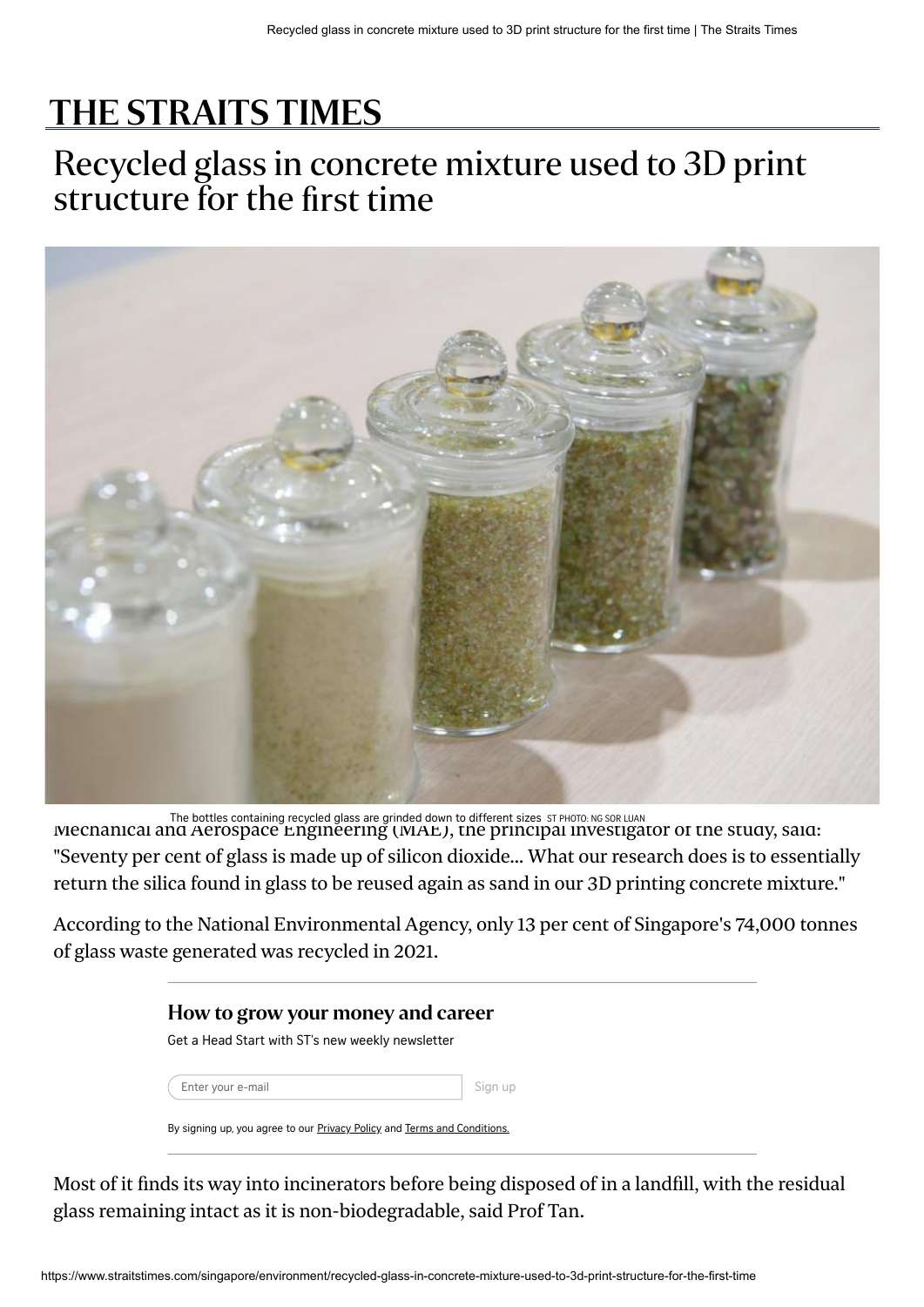He added that recycling glass in this way allows the built environment sector to participate in the circular economy by creating new uses for waste products, thereby making it more sustainable.

While scientists elsewhere have described the use of glass in concrete mixtures, none of them have been able to successfully 3D-print a structure using a glass-based mixture, said Mr Andrew Ting, the lead author of the study.

This is because glass that is crushed is made up of irregular-sized grains that could be too large or too small to be used with a 3D printer.

As part of the study, the team at NTU separated the glass grains into different sizes to find the optimal formulation for the concrete mixture.

The resulting mixture could be successfully used to 3D print the bench, and the team said on Tuesday that this sustainable mixture could eventually be used to print components for other infrastructure projects, like bridges and modular components for buildings.

The study will be published in the Journal of Building Engineering in June.

Substantial pushes towards a greener built environment are being made in Singapore, where buildings account for over 20 per cent of all Singapore's emissions according to the Building and Construction Authority (BCA).

Part of the [Singapore Green Plan 2030,](https://www.straitstimes.com/singapore/environment/singapore-green-plan-2030-to-change-the-way-people-live-work-study-and-play) the nationwide sustainability strategy, is to reduce the amount of carbon emissions incorporated into the construction of a building.



https://www.straitstimes.com/singapore/environment/recycled-glass-in-concrete-mixture-used-to-3d-print-structure-for-the-first-time Researcher Andrew Ting preparing a mixture with recycled glass that will be used in 3D-printing benches. ST PHOTO: NG SOR LUAN